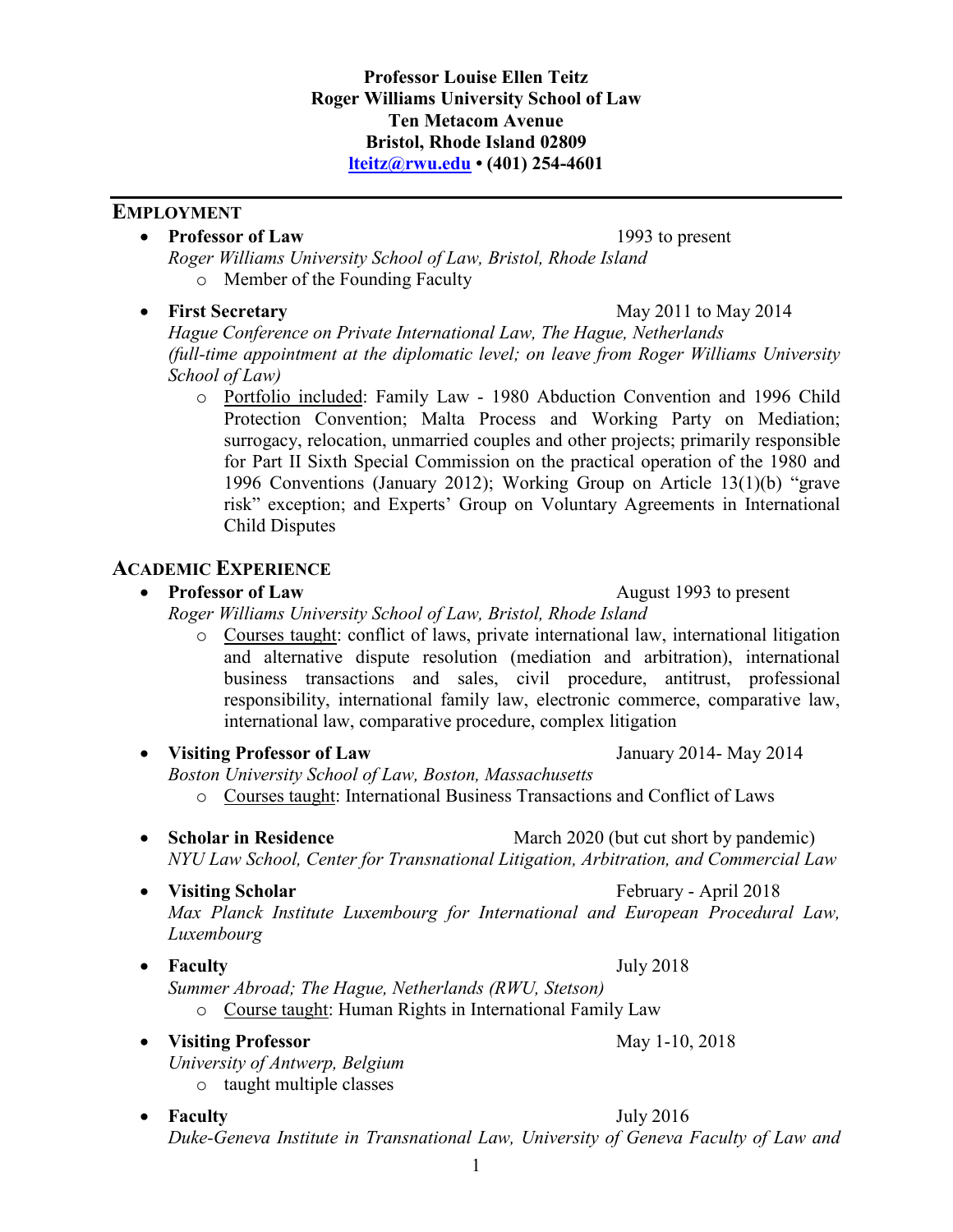*Duke University School of Law, Geneva, Switzerland*

- o Course taught: Private International Law, and Human Rights in the Context of International Family Law
- **Faculty** August 2013

*Summer Abroad Buenos Aires, Argentina (RWU, Stetson)*

o Course taught: Introduction to International Family Law

• **Visiting Faculty** May 2009

*University of Bologna, Italy*

- o Course taught: two-week seminar on Comparative Civil Procedure
- - *University of San Diego Institute on International and Comparative Law, Florence, Italy* o Course taught: International Litigation
- **Visiting Faculty** May 2006
	- *Catholica University, Lisbon, Portugal*

o Course taught: 20-hour seminar on Transnational Litigation

*University of San Diego School of Law Summer Institute, Oxford, England*

- o Course taught: International Litigation
- **Faculty** July 2003

*Duke-Geneva Institute in Transnational Law, University of Geneva Faculty of Law and Duke University School of Law, Geneva, Switzerland*

o Course taught: Electronic Commerce: International Aspects with Prof. Gabrielle Kaufmann-Kohler, University of Geneva

# • **Visiting Scholar** January 2000-August 2000

*United Nations Commission on International Trade Law (UNCITRAL), Vienna, Austria*

- o Work related to electronic commerce and alternative dispute resolution and arbitration
- **Visiting Scholar b Constanting Scholar October-December 2000** *International Institute for the Unification of Private Law (UNIDROIT), Rome, Italy* o Research on rules of transnational procedure and comparative dispute resolution
- 

• **Visiting Professor** March 1998-August 1998 *Institute for Swiss and International Civil Procedure and Private International Law, University of Berne, Switzerland*

- o Full semester course at university on Civil Litigation in U.S. courts
- **Visiting Associate Professor of Law** July 1992-June 1993 *University of Illinois College of Law, Champaign, Illinois*
- Visiting Professor of Law June 1991-June 1992 *Washington and Lee University School of Law, Lexington, Virginia*
- **Associate Professor of Law** July 1986-June 1989 *Rutgers, The State University of New Jersey School of Law, Camden, New Jersey*
- **Assistant Professor for Research (Hochschul-Assistentin)**January-July 1984 *University of Konstanz, Konstanz, Germany*
	- o Research in international financial transactions, debt restructuring, and sovereign immunity

• **Faculty** Summer 2004

• **Faculty** Summer 2007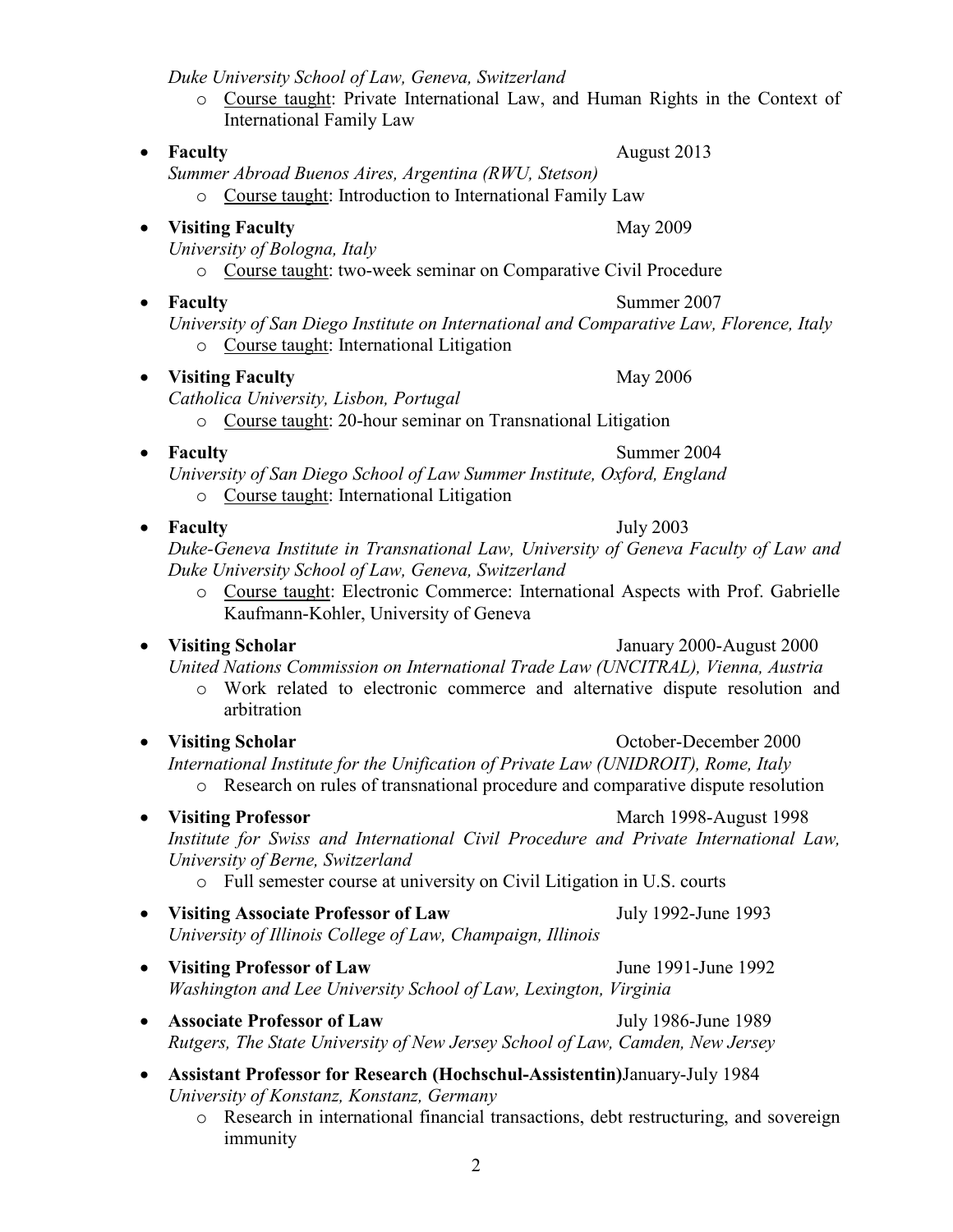• **Research Assistant to Professor John E. Kennedy** 1980-81 *Southern Methodist University School of Law*

o Research in class action litigation

• **Rockefeller Foundation Fellow October 1974-January 1976** *Dallas Museum of Fine Arts* o Curatorial research and research on museum education

# **LAW FIRM EXPERIENCE**

- **Akin, Gump, Strauss, Hauer & Feld** July 1989-May 1991 *Washington, D.C.*
	- o Antitrust, competition, and trade regulation practice, including merger analysis and counseling

• **Thompson & Knight** November 1982-July 1986

- *Dallas, Texas* o Federal and state litigation practice, including complex and class actions,
	- primarily in areas of commercial and contract disputes, antitrust, securities fraud

# **JUDICIAL CLERKSHIP**

• Law Clerk, Honorable John R. Brown 1981-82 *United States Court of Appeals for the Fifth Circuit, Houston, Texas*

# **LEGAL PUBLICATIONS**

## **BOOKS**

**TRANSNATIONAL LITIGATION** (Michie 1996 and Lexis Law Publishing 1999 Supplement)

**BANKING ON THE ACT OF STATE: INTERNATIONAL LENDING AND THE ACT OF STATE DOCTRINE**, University of Konstanz Press (Universitatsverlag Konstanz GmBH) (1985), coauthored with Professor Carsten-Thomas Ebenroth

### **BOOKS IN PROGRESS**

**COMPARATIVE LAW** (West Casebook) with Peter Winship

**HAGUE CONVENTION ON CHOICE OF COURT AGREEMENTS: A COMMENTARY"** by Gilles Cuniberti, Peter Mankowski, and Louise Ellen Teitz (Elgar to publish)

**PROCEEDINGS OF THE AMERICAN BRANCH OF THE INTERNATIONAL LAW ASSOCIATION 2014- 2019 (editor)**

**TRANSNATIONAL LITIGATION AND DISPUTE RESOLUTION** (revised and expanded edition of treatise)

## **ARTICLES AND BOOK CHAPTERS (SELECTED)**

*Is the Service Convention Ready for Early Retirement at Age Fifty-Five? Or Can It Be "Serviceable" in a World Without Borders?*" Hague Conference on Private International Law (HCCH), HCCH a|Bridged: Edition 2019 (2020)

*Another Hague Judgments Convention? Bucking the Past to Provide for the Future,* 29 Duke Journal of Comparative & International Law 491 (2019)

*The Challenge of Accommodating Foreign Law in Domestic Courts*, in F. Ferrari & D. Fernandez Arroyo (eds.), The Continuing Relevance of Private International Law and Its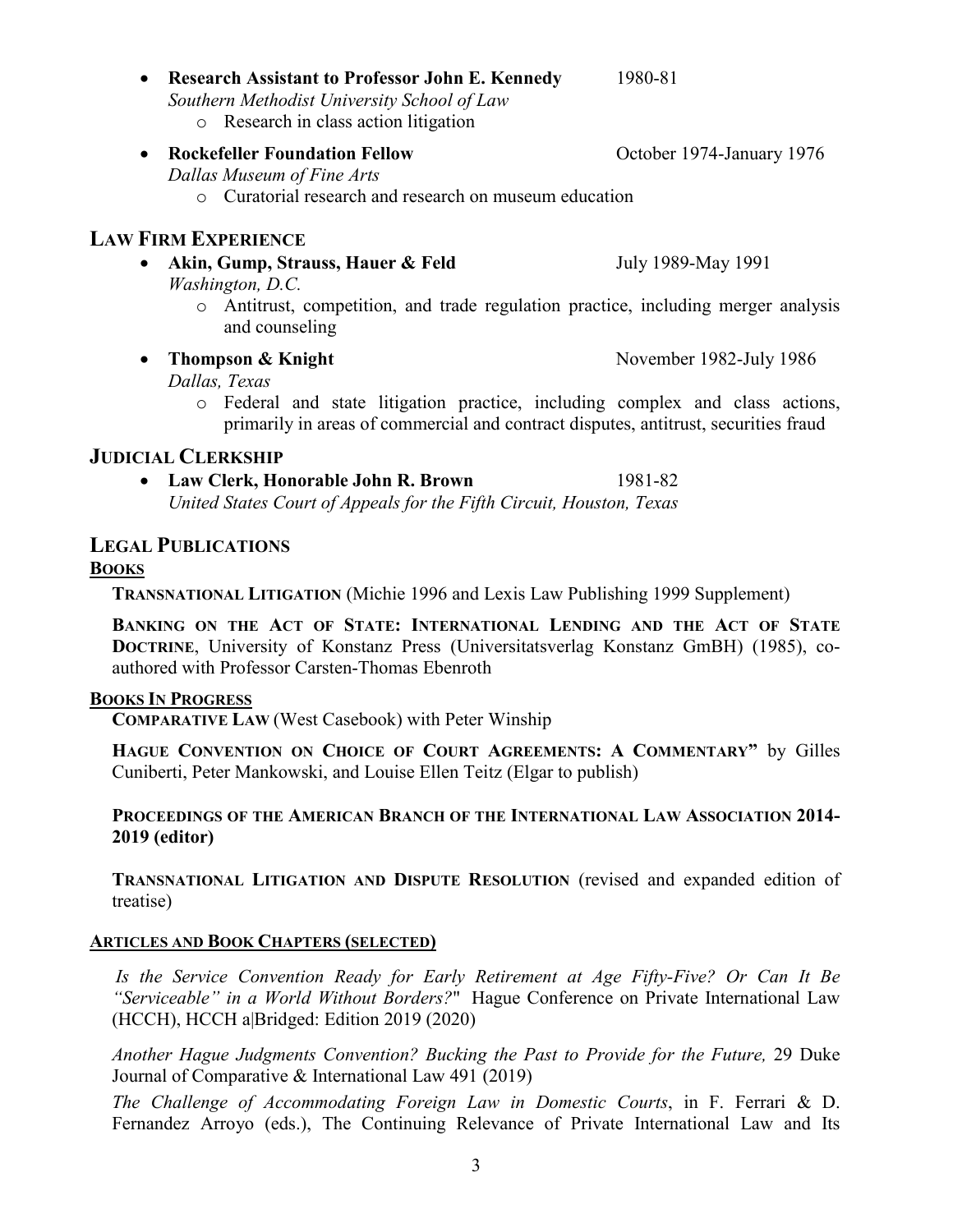Challenges (Elgar, 2019)

*Preview of United States Supreme Court Cases, Animal Science v Hebei*, Issue No. 7, vol. 45, p. 221 (April 2018)

*Children Crossing Borders: Internationalizing the Restatement of the Conflict of Laws*, 27 Duke Journal of Comparative and International Law 519 (2017).

*Preview of United States Supreme Court Cases, Water Sport, Inc. v. Menon*, vol. 44, p. 198 (March 2017)

*The Hague Convention on Choice of Court Agreements: A Realistic Competitor to the New York Convention?* 10 New York Dispute Resolution Lawyer 47 (Spring 2017) co-authored with Glenn Hendrix

*Malta Process and Cross-Cultural Aspects in Family Disputes*, in THE CHILD'S INTEREST IN CONFLICT: THE INTERSECTIONS BETWEEN SOCIETY, FAMILY, FAITH AND CULTURE (Maarit Jänterä-Jareborg ed.)(Intersentia 2016)

*Determining and Applying Foreign Law: the Increasing Need for Cross-border Cooperation*, 45 N.Y.U. Journal of International Law and Politics 1081 (Summer 2013)

*Prospects for the Convention of 30 June 2005 on Choice of Court Agreements*, in A COMMITMENT TO PRIVATE INTERNATIONAL LAW: ESSAYS IN HONOUR OF HANS VAN LOON (Intersentia 2013) co-authored with Marta Pertegás

*Where to Sue: Finding the Most Effective Forum in the World*, in INTERNATIONAL LITIGATION STRATEGIES AND PRACTICE, (Barton Legum ed., 2d ed. 2012)

*Implementing the Hague Choice of Court Agreements Convention for the Twenty-first Century: Providing a Viable Alternative to Arbitration*, in VISITING PROFESSORS ALL"ALMA MATER: LEZIONI ALLA FACOLTÀ DI GIURISPRUDENZA DELL'UNIVERSITÀ DI BOLOGNA 2006-2010 (Bononia University Press 2011)

*Complexity and Aggregation in Choice of Law: An Introduction to the Landscape*, 14 R.W.U. L. Rev. 1 (2009) (symposium editor)

*The Story of Hilton: From Gloves to Globalization*, in CIVIL PROCEDURE STORIES: AN IN-DEPTH LOOK AT THE LEADING CIVIL PROCEDURE CASES (Kevin Clermont 2d ed., 2008)

*Divergence and Harmonization in Private International Law, Common Themes*, 101 Amer. Soc. of Intl Law Proceedings 360 (2007)

*The Hague Choice of Court Convention: Validating Party Autonomy and Providing an Alternative to Arbitration*, 53 American Journal of Comparative Law 543 (2006)

Co-editor (with Peter Winship), Year in Review volume, 40 INTERNATIONAL LAWYER (2006)

*Developments in Private International Law: Facilitating Cross-border Transactions and Dispute Resolution*, 40 INTERNATIONAL LAWYER 505 (2006) co-authored with Peter Winship

*Choice of Court Clauses and Third Countries From a US Perspective: Challenges to Predictability*, in INTERNATIONAL CIVIL LITIGATION IN EUROPE AND RELATIONS WITH THIRD STATES, Bruylant Press, Brussels, Belgium (2005) [**project funded by European Commission**]

*Where to Sue: Finding the Most Effective Forum in the World*, in INTERNATIONAL LITIGATION STRATEGIES AND PRACTICE, (Barton Legum ed., 2005)

Co-editor (with Peter Winship), Year in Review volume, 39 INTERNATIONAL LAWYER (2005)

*Both Sides of the Coin: A Decade of Parallel Proceedings and Enforcement of Foreign*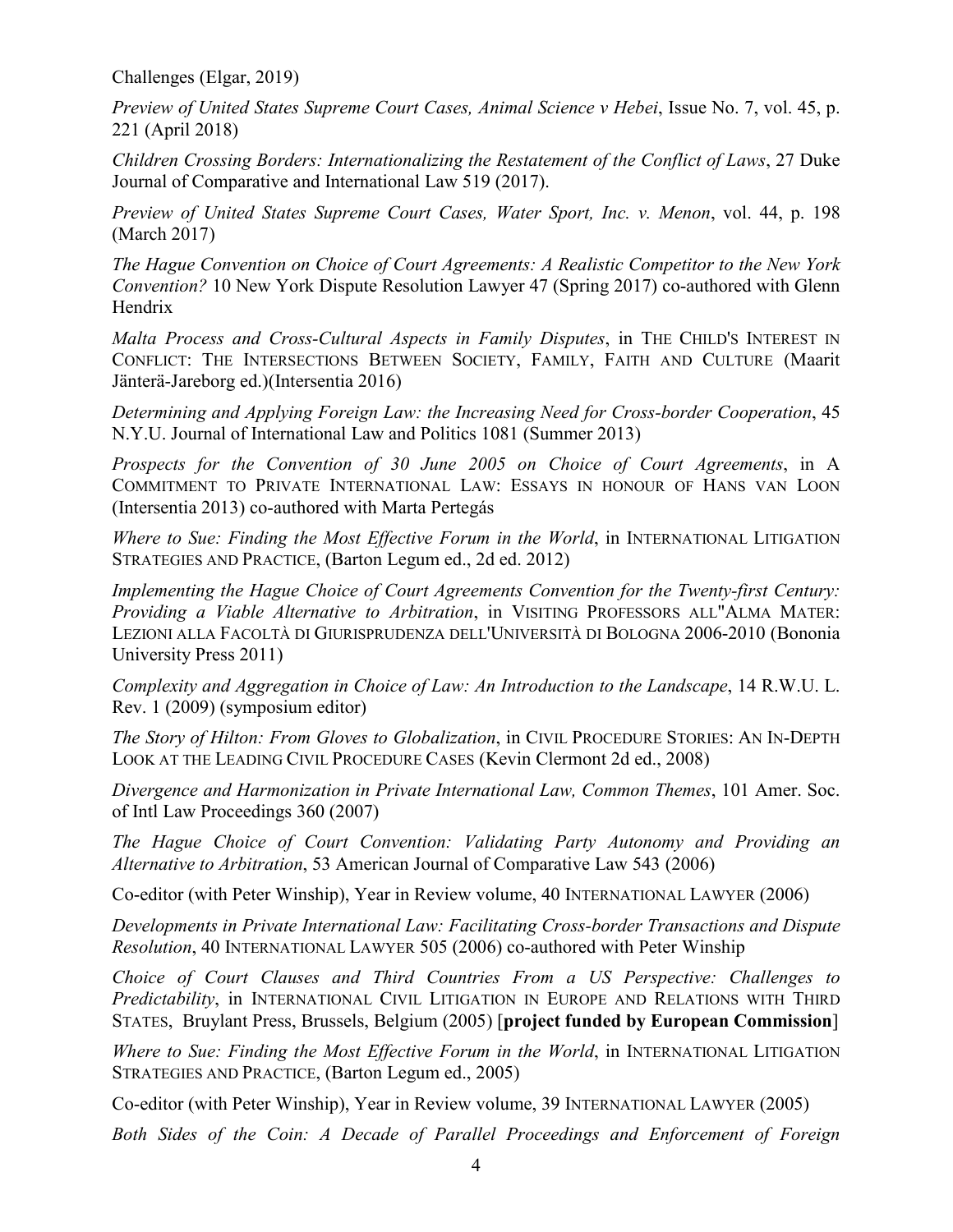*Judgments in Transnational Litigation*, 10 R.W.U.L. Rev. 1 (2004)

*The Story of Hilton: From Gloves to Globalization*, in CIVIL PROCEDURE STORIES: AN IN-DEPTH LOOK AT THE LEADING CIVIL PROCEDURE CASES (Kevin Clermont ed., 2004)

*Developments in Parallel Proceedings: The Globalization of Procedural Reform*, 38 INTERNATIONAL LAWYER 303 (2004)

*From the Courthouse in Tobago to the Internet: The Increasing Need to Prove Foreign Law in US Courts*, 34 JOURNAL OF MARITIME LAW & COMMERCE 97 (2003)

GLOBAL TRENDS IN MEDIATION, Chapter on US Mediation (co-authored with Richard Birke), ed. Prof. Dr. Nadja Alexander, Centrale für Mediation (Germany 2003)

*Parallel Proceedings: Sisyphean Progress*, 36 INTERNATIONAL LAWYER 423 (2002)

U.S. Mediation in 2001: The Path that Brought America to Uniform Laws and Mediation in *Cyberspace*, 50 AMERICAN JOURNAL OF COMPARATIVE LAW 181 (2002 Supp.) co-authored with Richard Birke

*Providing Legal Services for the Middle Class in Cyberspace: The Promise and Challenge of On-Line Dispute Resolution*, 70 FORDHAM LAW REVIEW 985 (2001)

*International Litigation. Parallel Proceedings: Moving Into Cyberspace*, 35 INTERNATIONAL LAWYER 491 (2001)

*International Litigation: Parallel Proceedings and the Guiding Hand of Comity*, 34 INTERNATIONAL LAWYER 545 (2000)

LITIGATION ETHICS – *Chapter 1: Responsibilities of Supervisory and Subordinate Lawyers and Internal Law Firm Ethics*, coauthored with Mark Harrison, for LITIGATION ETHICS, ed. John Barrett & Bruce Green, ABA Section of Litigation 2000

*International Litigation: Parallel Proceedings: Treading Carefully*, 33 INTERNATIONAL LAWYER 403 (1999)

*Acts of State and Arbitration*, 3 ZEITSCHRIFT FUER ZIVILPROZESS INTERNATIONAL [ZZP Int] 477 (1999)

*International Litigation: Parallel Proceedings: Treading Carefully*, 32 INTERNATIONAL LAWYER 223 (1998)

*International Litigation: Parallel Proceedings/ Antisuit Injunctions*, 31 INTERNATIONAL LAWYER 317 (1997)

*Managing Dispute Costs in the Global Marketplace*, ABA INTERNATIONAL PRACTITIONERS' WORKSHOP SERIES VOL. XII/XIII (1997)

*Taking Multiple Bites of the Apple: A Proposal to Resolve Conflicts of Jurisdiction and Multiple Proceedings*, 26 INTERNATIONAL LAWYER 21 (1992)

*Winning (or Losing) by Default: Act of State, Sovereign Immunity, Comity*, 19 INTERNATIONAL LAWYER 225 (1985) co-authored with Professor Carsten-Thomas Ebenroth

### **ARTICLES IN PROGRESS**

 *Parallel Proceedings and Enforcement of Judgments--- Looking back on the last decade and forward to a global instrument*

*The Hague Conference and Accommodating Change in Making Private International Law*

*The Increasing Use of Soft Law in Developing International Private Law*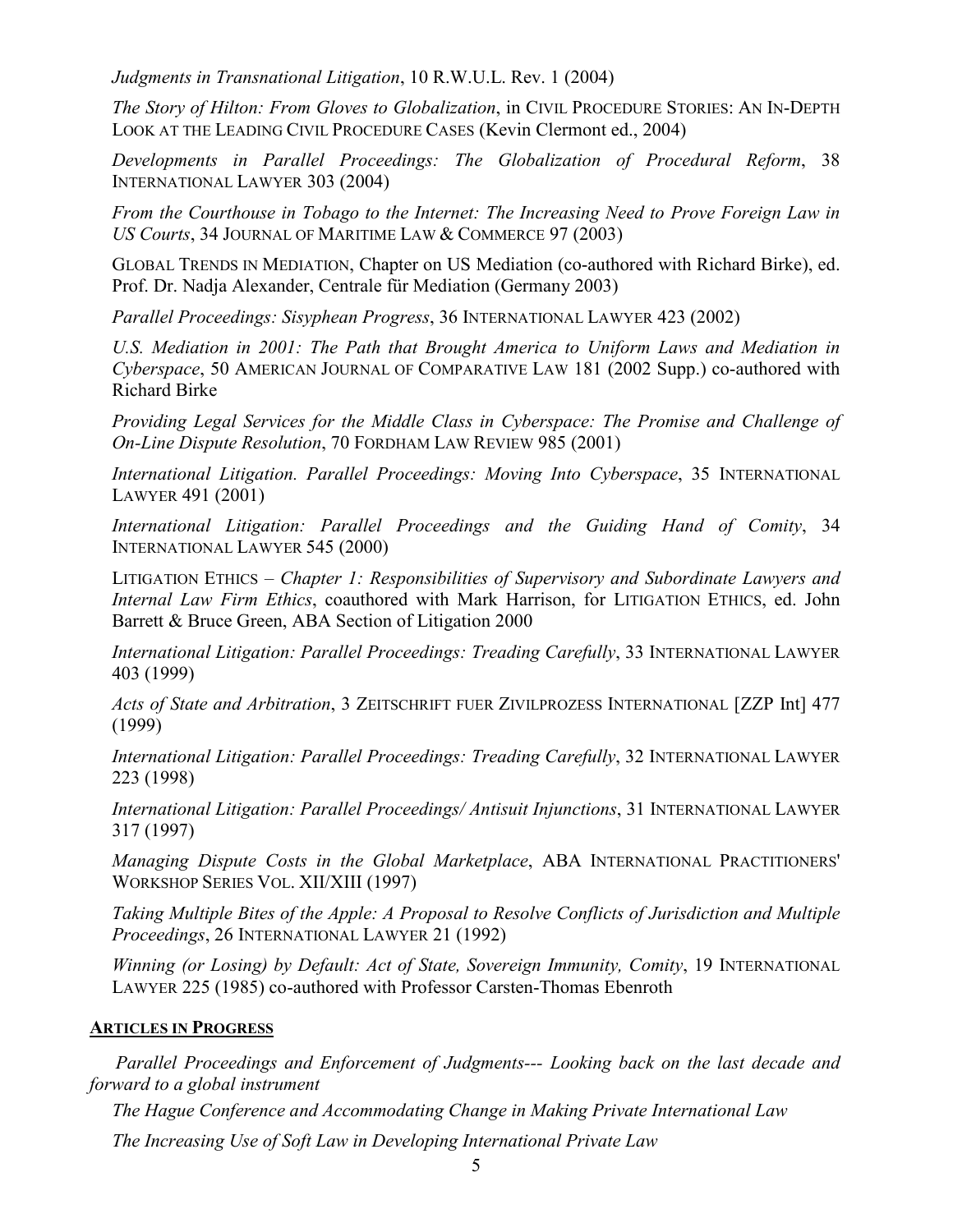*Implementation of International Private Law Conventions* (with Peter Winship) *Cyberspace Disputes–Overlapping Systems of Regulation*

## **PROFESSIONAL AND SCHOLARLY ACTIVITIES**

### **ELECTED AND APPOINTED POSITIONS, AWARDS, AND GOVERNMENTAL TESTIMONY**

Member, American Law Institute (**elected May 1997**)

## **Uniform Law Commission, Rhode Island Commissioner (appointed June 2015)**

Uniform Law Commission, Study Group and Drafting Committee "Unregulated Transfers of Adopted Children" (January 2018 to present)

ABA Section Adviser to Uniform Law Commission Drafting Committee on Non-Parental Rights to Child Custody and Visitation Drafting Committee

**Co-Reporter, Uniform Law Commissioners (NCCUSL)** Uniform International Choice of Court Agreements Act

Member, International Academy of Comparative Law (**elected 2007**)

### Member, ASADIP (**elected 2011**)

Member, International Association of Procedural Law (**elected October 1998**); appointed to the Council (governing board) **June 2015**

Member, European Law Institute (2015)

American Bar Association **Leonard J. Theberge Award for Private International Law 2012**

**Member, United States Delegation** (US State Department) to the Hague Conference Special Commission on Judgments Convention (**June 2016**) through Diplomatic Sessi**on for the Hague Convention on Recognition and Enforcement of Foreign Judgments of 2 July 2019**.

Member, **United States Delegation (US State Department) to the Hague Conference on Private International Law** for the Jurisdiction and Judgments Convention and Choice of Court Convention, **June 2001 to 2007**

Delegate (Observer), **United Nations Commission on International Trade Law, Working Group III, Online Dispute Resolution**

Member, **Secretary of State (US) Advisory Committee on Private International Law**

**Chair**, American Association of Law Schools **(AALS), Section of Conflict of Laws**

Member, **Uniform Law Commission /ABA International Joint Editorial Board**

**Testified as an expert before the United States Senate Judiciary Committee, May 2009**

**Testified as expert before the European Parliament, Legal Affairs Committee, March 2012, Brussels**

**Presented to the European Commission, European Judicial Network, October 2012, Nicosia, Cyprus**

**Presented to the European Commission, European Judicial Network, January 2013, Brussels**

**Presented to EuroMed Justice III, European Commission, February 2012, Brussels**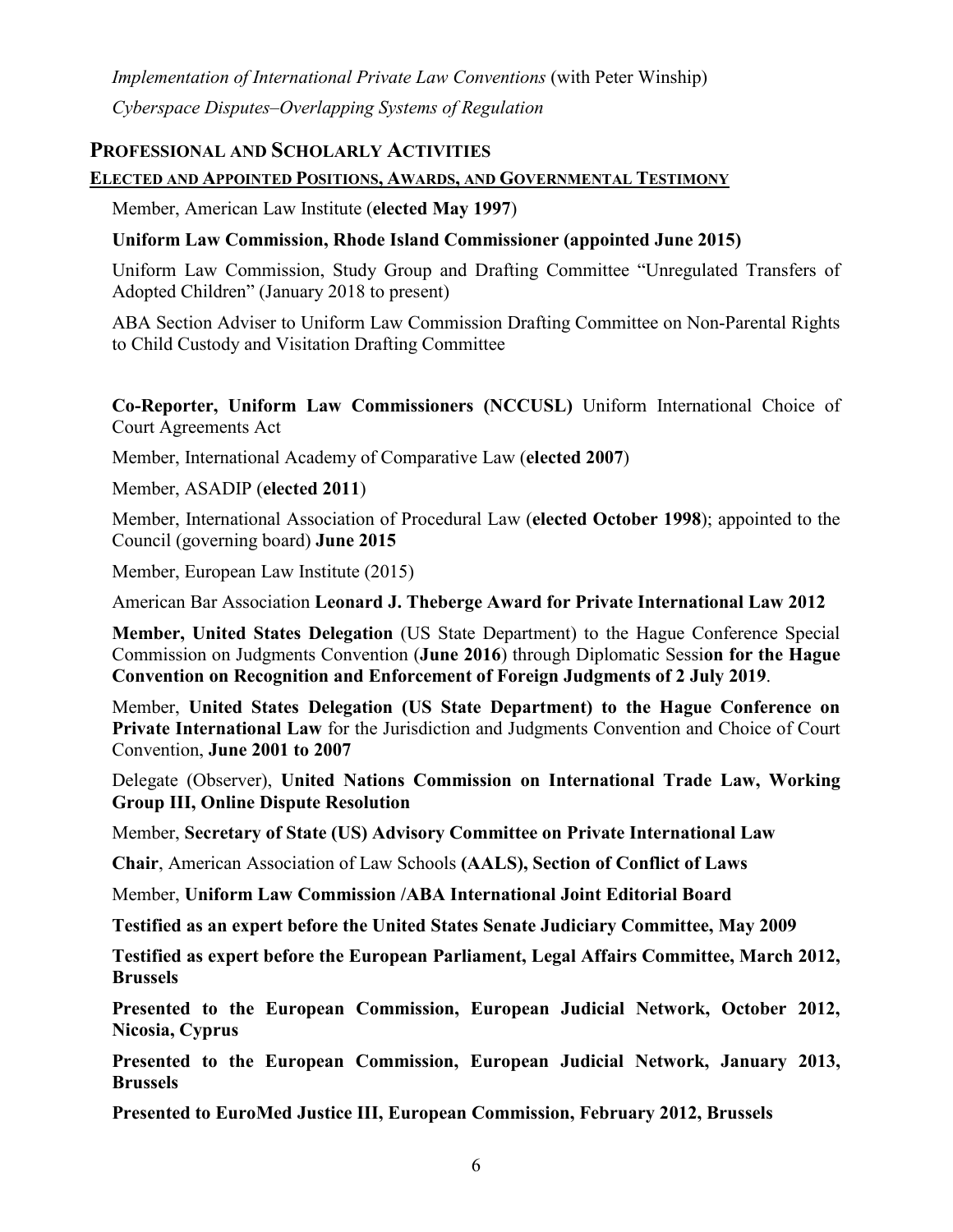**Testified as expert on behalf of the Council of Europe, Committee on Legal Cooperation, October 2014, Strasbourg, France**

**Expert for U.S. Department of Commerce, Commercial Law Development Program (CLDP), CLDP Bosnia and Herzegovina Workshop on Enforcement of International Sales Contracts, Banja Luca, BiH October 14-16, 2018 (judicial training on CISG and NY Convention on Recognition and Enforcement of Arbitral Awards)**

## **INTERNATIONAL PROFESSIONAL ORGANIZATIONS AND LEADERSHIP ROLES**

#### **American Bar Association Section of International Law**

Council Member, American Bar Association (ABA) Section of International Law and Practice 2001-2004, 2007-2016, 2018-Present

Liaison, Organization of American States (OAS)

Liaison, UN Commission on International Trade Law (UNCITRAL)

Division Chair, Dispute Resolution (August 2008- 2010)

Division Chair, Public International Law (Treaty) Division (Spring 2007-2008)

Co-Chair, Private International Law Coordinating Committee

Co-Editor, Year in Review volume, International Lawyer 2005, 2006

Former Co-Chair, International Institutions Committee

Former Co-Chair, International Litigation Committee

**American Branch of the International Law Association (ABILA)**, Executive Committee; Editor, Proceedings of the American Branch of the International Law Association

#### **International Association of Procedural Law, Council member**

**International Law Association, Consumer Protection Committee, US delegate** (2008-June 2015)

**International Law Association, International Arbitration Committee, US delegate**

**International Law Association, Protection of Privacy in International and Procedural Law, U.S. delegate**

**Institute for Transnational Arbitration, Academic Council**

#### **American Law Institute**

Member, ALI Members Consultative Group for Intellectual Property: Principles Governing Jurisdiction, Choice of Law, and Judgments in Transnational Disputes

Member, ALI Members Consultative Group for the Restatement of the U.S. Law of International Commercial Arbitration

Member, ALI Members Consultative Group for International Jurisdiction and Judgments

Member, ALI Members Consultative Group for the Transnational Rules of Civil Procedure

Member, ALI Members Consultative Group for Principles of the Law of Aggregate Litigation

Member, ALI Members Consultative Group for Federal Judicial Code Revision Project

Member, ALI Members Consultative Group for the Restatement (4th) of Foreign Relations Law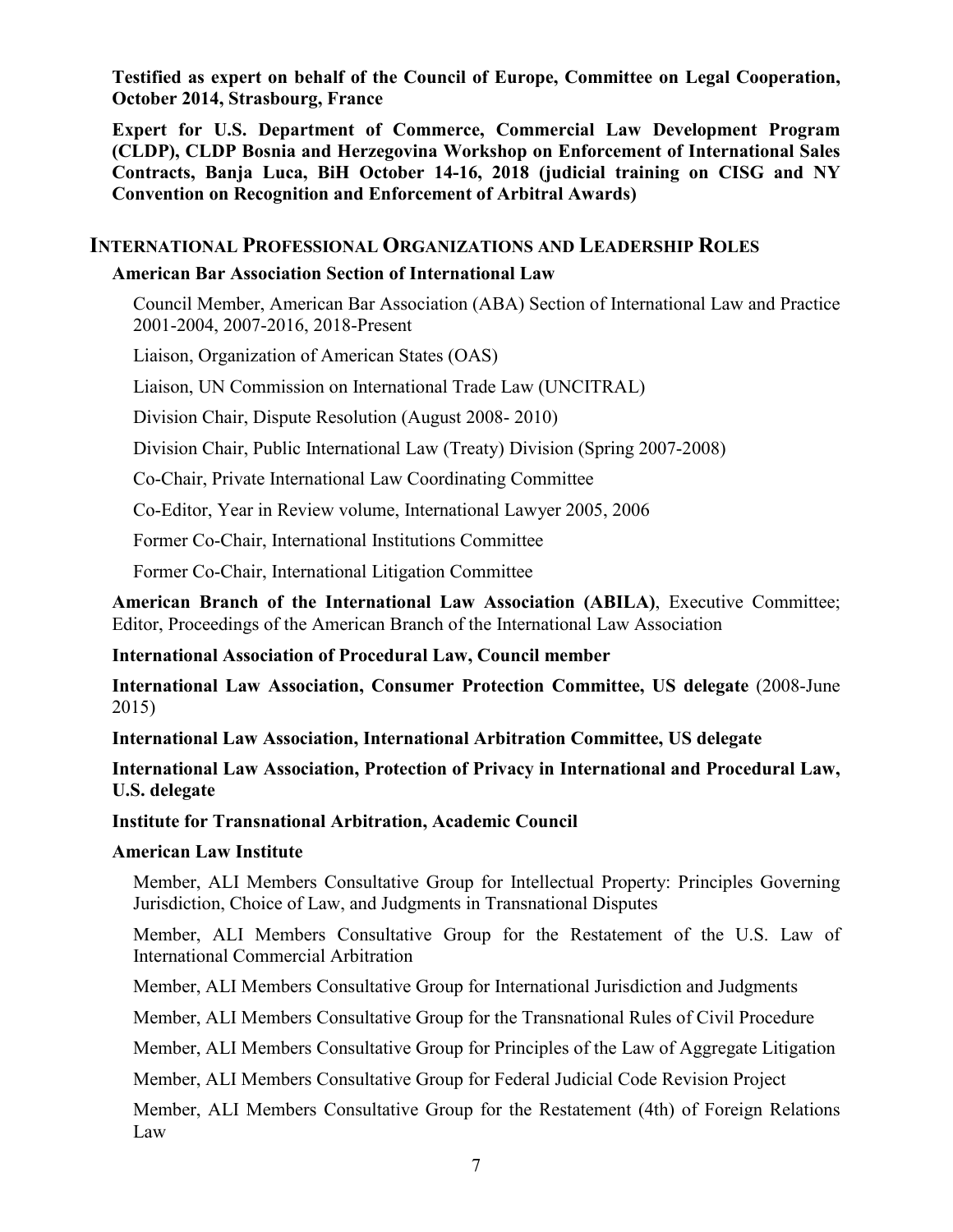Member, ALI Members Consultative Group for the Restatement of Conflicts (Third)

Assoc. of American Law Schools (AALS), Chair, Section of Conflict of Laws (2007-08)

International Commercial Disputes Committee of the New York City Bar Association, Member; Member, Subcommittee on the Hague Choice of Court Convention; Chair, Subcommittee on Access to Foreign Law Hague Project

## **OTHER PROFESSIONAL POSITIONS/ACTIVITIES**

American Society of Comparative Law, Director

American Bar Association Task Force on Electronic Commerce and Alternative Dispute Resolution

Member of 10-member ABA-wide committee to address protocols and standards for on-line dispute resolution and dispute resolution arising from or connected with electronic commerce

U.S. National Co-Reporter for Civil Procedure (Mediation and Conciliation) for XVI International Congress of Comparative Law

International Bar Association, Common Principles Steering Committee, Member

Rules Committee for the Superior Court of the State of Rhode Island (rewriting Rules of Civil Procedure) Member, 1993-95

## **PRESENTATIONS/ RECENT LECTURES (SELECTED)**

Hague Conference on Private International Law (HCCH), Experts Meeting, "HCCH a|Bridged: Innovation in Cross-Border Litigation and Civil Procedure Edition 2019: The HCCH Service Convention in the Era of Electronic and Information Technology" presentation on The Open Lab: The Text of Tomorrow, December 2019, The Hague, The Netherlands.

Max Planck Institute Luxembourg for International, European and Regulatory Procedural Law, Symposium: The Protection of Privacy in Interconnected Digital Environments, 8 July 2019, "The Recent Work of the ALI in Privacy and Data Protection: Will the Pieces of the Puzzle Fit Together?"

ABA International Section Annual Meeting April 2019**,** "Codification of Private International Law Principles on Jurisdiction and the Recognition and Enforcement of Judgments by the Hague Conference on Private International Law."

Association of American Law Schools (AALS) Annual Meeting**,** "The Hague Judgments Convention," New Orleans, January 2019

NYU Law School, Symposium "The Continuing Relevance of Private International Law and Its Challenges," November 15-16, 2018, New York

Max Planck Institute for International, European, and Regulatory Procedural Law, Luxemburg, "Foreign Law/International Law in Domestic Courts: Blurring the Line between Procedure and Private International Law," April 25, 2018

American Bar Association Annual Meeting, "Judgments -- The Next Great American Export? An Update on Developments at The Hague and Prospects for US Ratification, " August 10, 2017, New York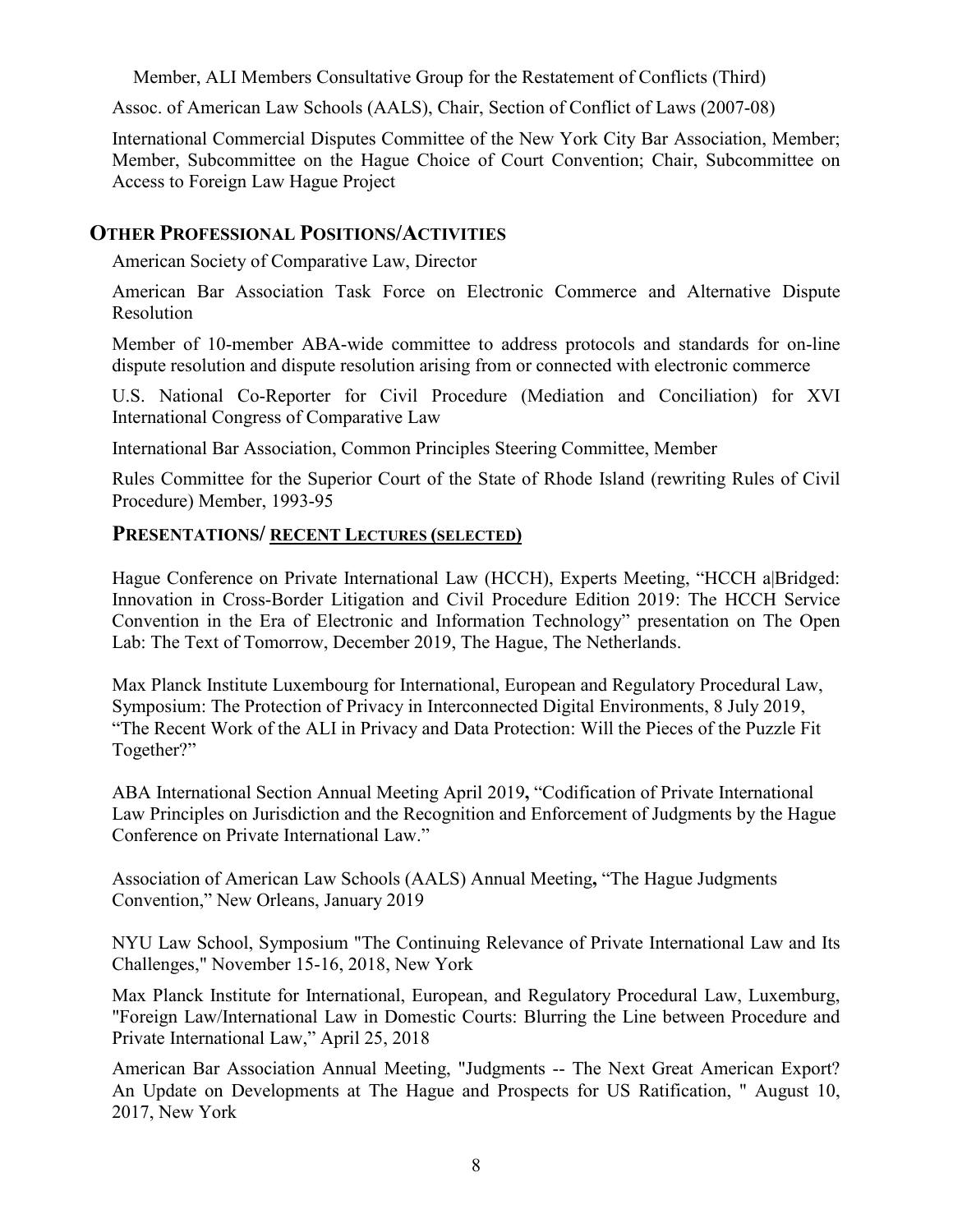American Bar Association Judicial Division Conference, The Hague, The Netherlands, April 24- April 30, 2017 "The Hague Conference and International Family Law"

Duke Law School, Symposium "Internationalizing the Conflict of Laws Restatement," November 4-5, 2016, Durham, North Carolina

Webinar interview, American Society of International Law, "Making Private International Law, As Viewed From Within and Without, " February 25, 2015 [http://www.asil.org](http://www.asil.org/)

Georgetown Law School, Service of Process and Taking Evidence Abroad, "Looking at the Service Convention at 50 and Evidence at 45: Looking at the Conventions in Practice," 2 November 2015, Washington, D.C.

New York University School of Law, "Party Autonomy in Commercial Contracts: An American Perspective," Convergence and Divergence of US and EU Private International Law, New York October 27, 2015

American Bar Association Fall Meeting, "Developments in Private International Law: The Theberge Prize Award Winners' Panel," October 2015, Montreal, Quebec

American Society of Comparative Law Annual Meeting, " Challenges to Harmonization: Looking at Cross-Border Family Law Work at the Hague Conference in a Multi-cultural World," October 2015, Southern Methodist University Law School, Dallas, Texas

Journal of Private International Law 10th Anniversary Conference, "Implementation of International Private Law Conventions," with Prof. Peter Winship, Cambridge University 3-5 September 2015, Cambridge, UK

American Bar Association Fall Meeting, "Private International Law in a Post-Recession World: The Theberge Prize Award Winners' Panel," October 2014, Buenos Aires, Argentina

ABA International Section, International Families: Money, Children & Long-Term Planning, Seattle June 2014, "The Implementation and Future of the 1996 Hague Child Protection Convention in the U.S."

Beijing, China, "Cross-Border Family Matters and the Well-Being of the Child: Asia Pacific Perspectives," Renmin University, May 2014, Beijing, China

International Society of Family Law, International Family Law with Emphasis on the Work of the Hague Conference on Private International Law, Sha'arei Mishpat Law School, Hod Hasharon, "The 1980 Child Abduction Convention and the Issues Facing It," January 2014, Tel Aviv, Israel

American Society of Comparative Law Annual Conference, "Private International Law Beyond the West," University of Arkansas School of Law, Little Rock, October 2013

Uppsala University, "The Malta Process and the Role of Religion in Family Law," May 2013, Uppsala, Sweden

University of Louvain-la-Neuve, "Private International Law and the Challenges for the Hague Conference on Private International Law," April 16, 2013, Belgium

Duke Law School, Conference on What is Private International Law, "The Hague Conference and Accommodating Change in Making Private International Law," November 2-3, 2012, Durham, North Carolina

New York University School of Law, 18th Annual Rubin International Law Symposium, "US Application of Foreign Law: Competency and Diplomacy," October 25, 2012, New York

UNICEF--A Better Way to Protect All Children, "The Scope of Child Protection Systems,"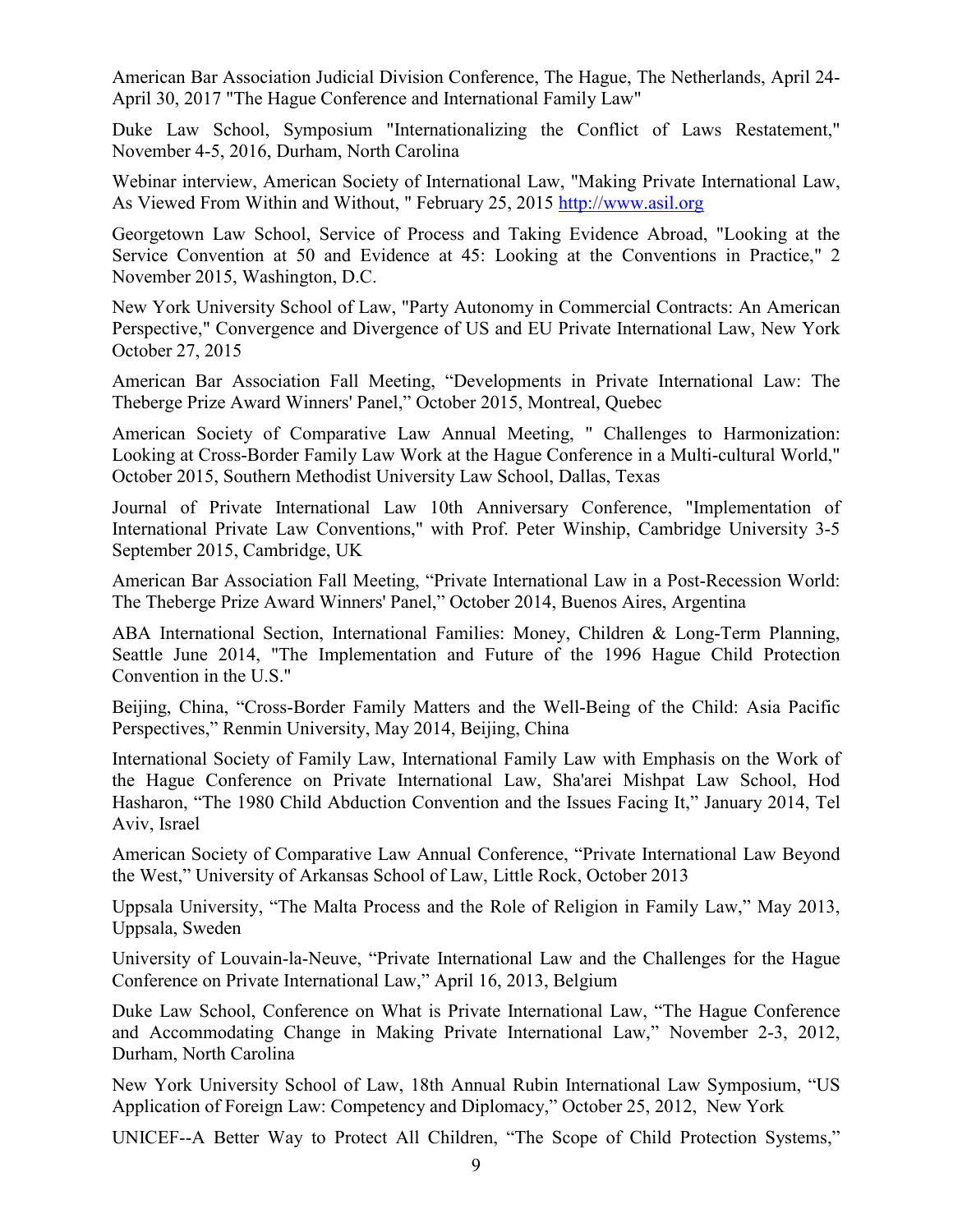November 13, New Delhi, India

Secretary of State's Advisory Committee on Private International Law, "Family Law Developments at The Hague Conference on Private International Law," October 11, 2012, Washington, DC

Academy of European Law (ERA) Annual Conference on European Family Law 2012, "Recent case law of two European Courts (European Court of Human Rights and the European Court of Justice) on Child Abduction," September 2012, Trier, Germany

Euromed III, European Commission, "The work developed by the Hague Conference: special reference to cross-border family conflicts concerning the Mediterranean beneficiary countries and the Malta process," May 22-24, 2012, Barcelona, Spain

American Branch of the International Law Association, International Law Week-end, "Developments in Private International Law," October 2011, New York

ABA Fall Meeting, Proving Foreign Law, October 13, 2011, Dublin, Ireland

International Workshop On Private International Law: European Developments in International Commercial Litigation, University of Cyprus and the European Commission (EU funded project on judicial cooperation), September 30, 2011, University of Cyprus

Secretary of State's Advisory Committee on Private International Law, "Developments in Private International Law at the Hague Conference on Private International Law," September 22, 2011, Washington, DC

Secretary of State's Advisory Committee on Private International Law, "Family Law Developments at The Hague Conference on Private International Law," September 22, 2011, Washington, DC

ABA Annual Meeting, "Brave New World of Globalization of Regulation and Litigation, August 2010, San Francisco, California

Georgetown University Law School, ASIL, ABILA, "Transparency in International Arbitration: A Focus on Best Practices, Thematic Introduction," April 2010, Washington, DC (co-organized and planned with David Stewart)

Washington, DC ABA International Section Spring Meeting, "Developments in International Litigation," April 2010, New York, NY

Secretary of State's Advisory Committee on Private International Law, "Issues of Implementation of Private International Law Treaties," October 2009, Washington, DC

American Branch of the International Law Association "ASIL-ABILA Joint Study Panel on Implementation of Transparency Norms in International Commercial Arbitration, Part III, Recommendations for the Future," October 2009, New York

American Branch of the International Law Association, International Law Week-end, "The New Hague Convention on Choice of Court Agreements-- Challenges of Implementation," October 2009, New York

SEALS, "Libel Terrorism and the Enforcement of Foreign Defamation Judgments," August 2009, Palm Beach

International Association of Procedural Law, June 2009 " Common Law/Civil Law Divide in International Arbitration: An Overview," Toronto, Canada

International Arbitration Symposium (Osgoode Hall and Toronto Arbitrators), June 2009, "Being Counsel in International Arbitration," Toronto, Canada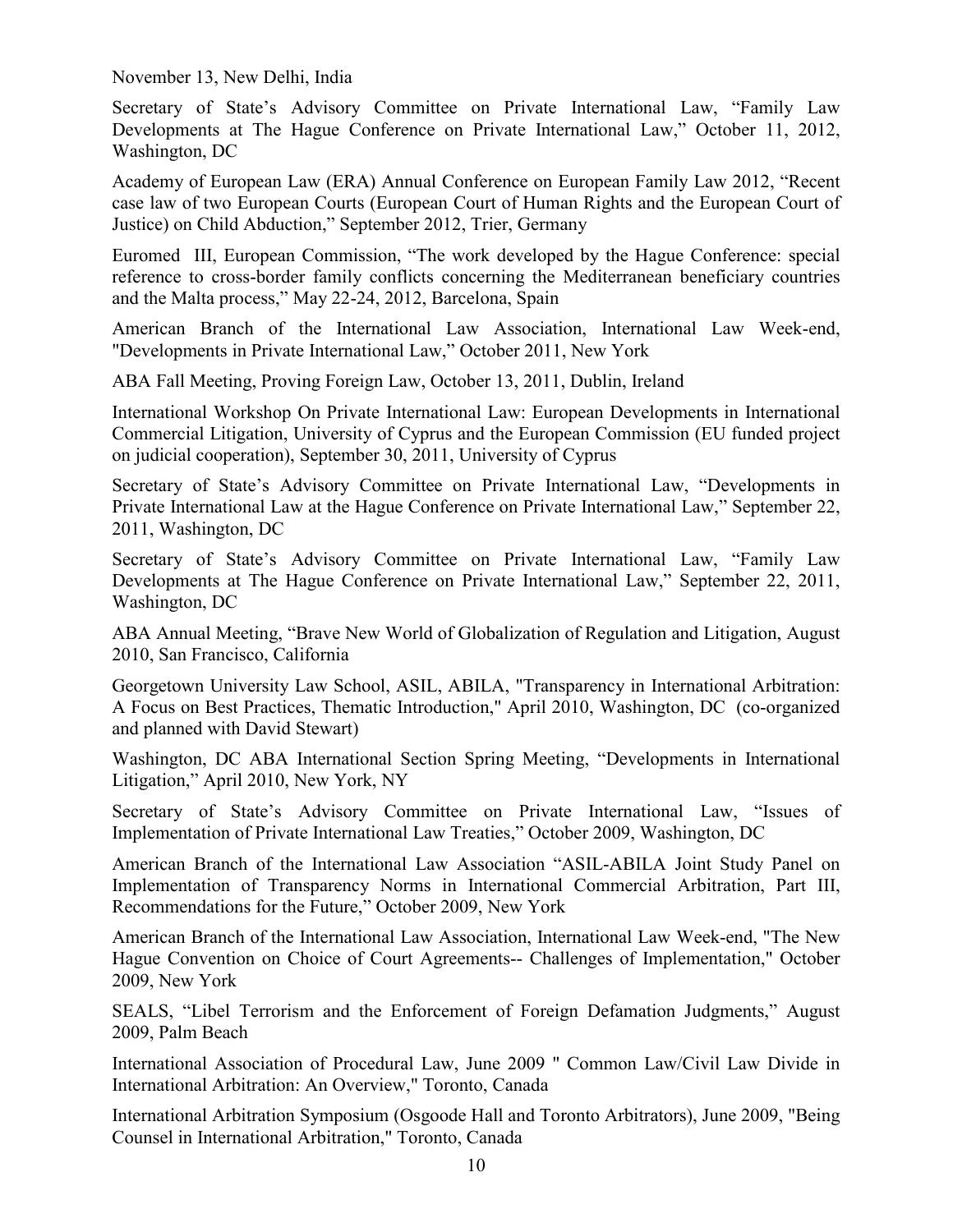United States Senate, Before the Judiciary Committee, May 19, 2009, "Leveling the Playing Field and Protecting Americans," Washington, DC

University of Bologna, Italy, School of Graduate Studies of Law, "The Hague Convention on choice of court agreements: an American perspective," 8 May 2009, Bologna, Italy

Ankara, Turkey Bar Association, Symposium on Legal Ethics, "Legal Ethics: Are Legal Ethics Important to Being a Successful Lawyer?," February 5, 2008, Ankara, Turkey

Association of American Law Schools (AALS), Annual Meeting, Section on Conflicts of Law, "Choice of Law in Aggregate, Complex and Mass Tort Litigation: Accommodating Policy, Procedure and Practicality," January 4, 2008, New York

American Branch of the International Law Association, "Developing International Private Law: Informing and Understanding Hard Law and Soft Law," October 26, 2007, New York

ABA International Section Spring Meeting, "Developments in International Litigation," May 2007, Washington, DC.

ABA International Section Spring Meeting,"Private International Law, Hard Law or Soft Law– or Just Right," May 2007, Washington, D.C.

American Society of International Law (ASIL) Annual Meeting, "Divergence and Harmonization in Private International Law: Trends and Common Themes," March 30, 2007, Washington, DC.

Chulalongkorn University Law School, "Dispute Resolution in International Business Transactions," December 2006, Bangkok, Thailand

American Branch of the International Law Association, "Enforcing Foreign Judgments and Awards: Worlds Apart?," October 27, 2006, New York

American Branch of the International Law Association, "From Owusu to Parlatino: European Union and Latin American Challenges to Forum Non Conveniens," October 27, 2006, New York

RI US District Court Conference, " Multidistrict Litigation," September 2006 RI Federal Judiciary, Providence, Rhode Island

International Law Association Biennial Conference, "The ALI and the Recognition and Enforcement of Foreign Judgments Project," June 2006, Toronto, Canada

ABA International Section Annual Spring Meeting, "New Partners in Private International Law: Developing New Norms for Global Business Transactions, Part I and Part II," April 2006, New York

Association of American Law Schools (AALS), Annual Meeting, Section on Conflicts of Law, "Judgments About Foreign Judgments: The Hague Choice of Court Convention," January 5, 2006, Washington, D.C.

ABA International Section Fall Meeting, "Hague Convention on Choice of Court Agreements-Comparing the New Regime with the New York Arbitration Convention," October 2005, Brussels, Belgium

Organization for Economic Cooperation and Development (OECD), Workshop on Consumer Dispute Resolution and Redress in the Global Marketplace, hosted by the FTC, "International Judicial Cooperation in Cross-Border Cases -- Recognition and Enforcement of Foreign Monetary Judgments," 19-20 April 2005, Washington, D.C.

ABA International Section Annual Spring Meeting, "Recent Developments in International Litigation and Arbitration," April 14, 2005, Washington, DC.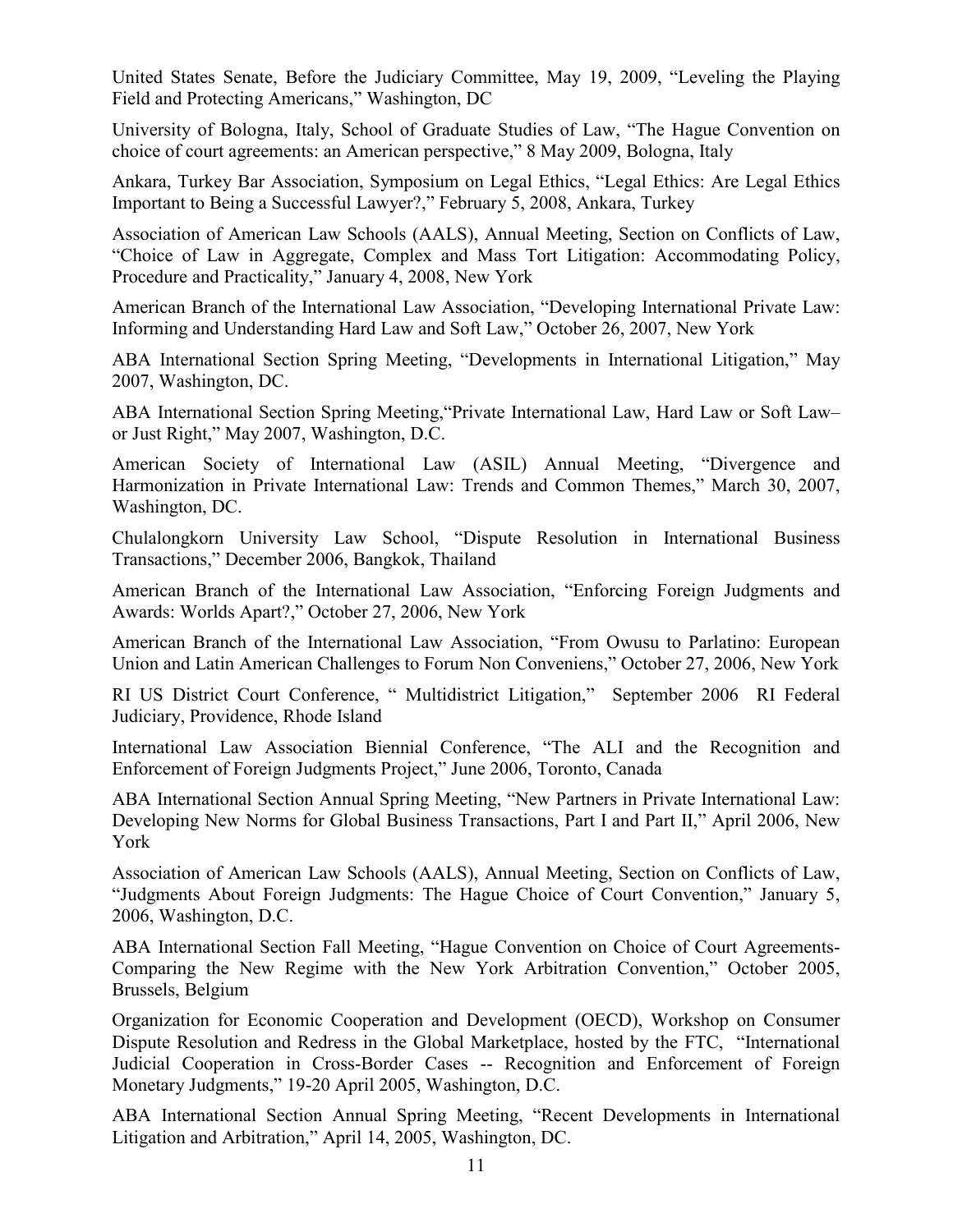University of Houston Law School, "Reconceptualizing the Role of Amicus in Transnational Litigation: Putting the "Friend" Back in Amicus Curiae," March 24, 2005, Houston, Texas

Cour de Cassation (French Supreme Court), Enforcing Foreign Judgments. Panel composed of Justice Stephen Breyer and the Chief Justice of the French Supreme Court, and three other French Supreme Court judges, ABA International Section International Legal Exchange (ILEX), January 27, 2005, Paris, France

Symposium on Dispute Resolution, sponsored by Institute of Computer & Communications Law, Queen Mary University of London and the Chartered Institute of Arbitrators, "Online Dispute Resolution and Parallel Court Proceedings," September 6, 2004, London, England

ABA Section of International Law Spring Meeting, "Jurisdiction and Recognition of Foreign Judgments," April 14, 2004, New York, New York

Universite Libre de Bruxelles, in cooperation with the European Commission, International Symposium, Transnational Civil Litigation in the European Judicial Area and its Relations with Third States, January 23, 2004, Brussels, Belgium

Secretary of State's Advisory Committee On Private International Law, Study Group on International Jurisdiction and Judgments, "U.S. Law on the Enforcement of Foreign Judgments; What Would the New Draft Change?," June 16, 2003, Washington, D.C.

Judicial Cooperation Between the United States and Europe, European Project on Judicial Cooperation with Third States, with the European Legal Studies Center, Columbia Law School, "Forum Selection Clauses and Parallel Proceedings," May 2003, New York, New York

Office of the President of the Supreme Court of Thailand, Alternative Dispute Resolution Office, "Electronic Dispute Resolution," December 2002, Bangkok, Thailand

NYU School of Law, Research Conference on Domestic and International Arbitration, "Is On-Line ADR Feasible? Desirable?," September 2002, New York, New York

Journal of Maritime Law and Commerce Biennial Symposium, The Use of Evidence in Admiralty Proceedings, "Proof of Foreign Law in U.S. Courts," August 2002, Bristol, Rhode Island

ABA Section of International Law Fall Meeting 2001, "North/South Litigation: Cross-Border Planning and Strategy," October 2001, Monterrey, Mexico

Bangkok University School of Law, "E-commerce and Private International Law in Cyberspace," July 2001, Bangkok, Thailand

Boston Bar Association, "On-Line Dispute Resolution: For E-commerce and More," May 2001, Boston, Massachusetts

University of Bologna, Faculty of Jurisprudence, Instituto di Applicazione Forense, "Multiple Proceedings and Forum Selection in United States Courts," December 2000, Bologna, Italy

Organization for American States (OAS) Interdisciplinary Training for Mediators U.S.-Mexico Conflict Resolution Center, "Latest Developments in E-Dispute Resolution," June 2000, New Mexico State University, Las Cruces, New Mexico

ABA 1999 Annual Meeting, International Section, "Art and Cultural Property Wars in the New Millennium: Selecting the Proper Forum for Resolving International Disputes," August 1999, Atlanta, Georgia

International and Comparative Law Center, Southwestern Legal Foundation, International Commercial Litigation Strategies and Solutions, "Forum Selection and Multiple Proceedings--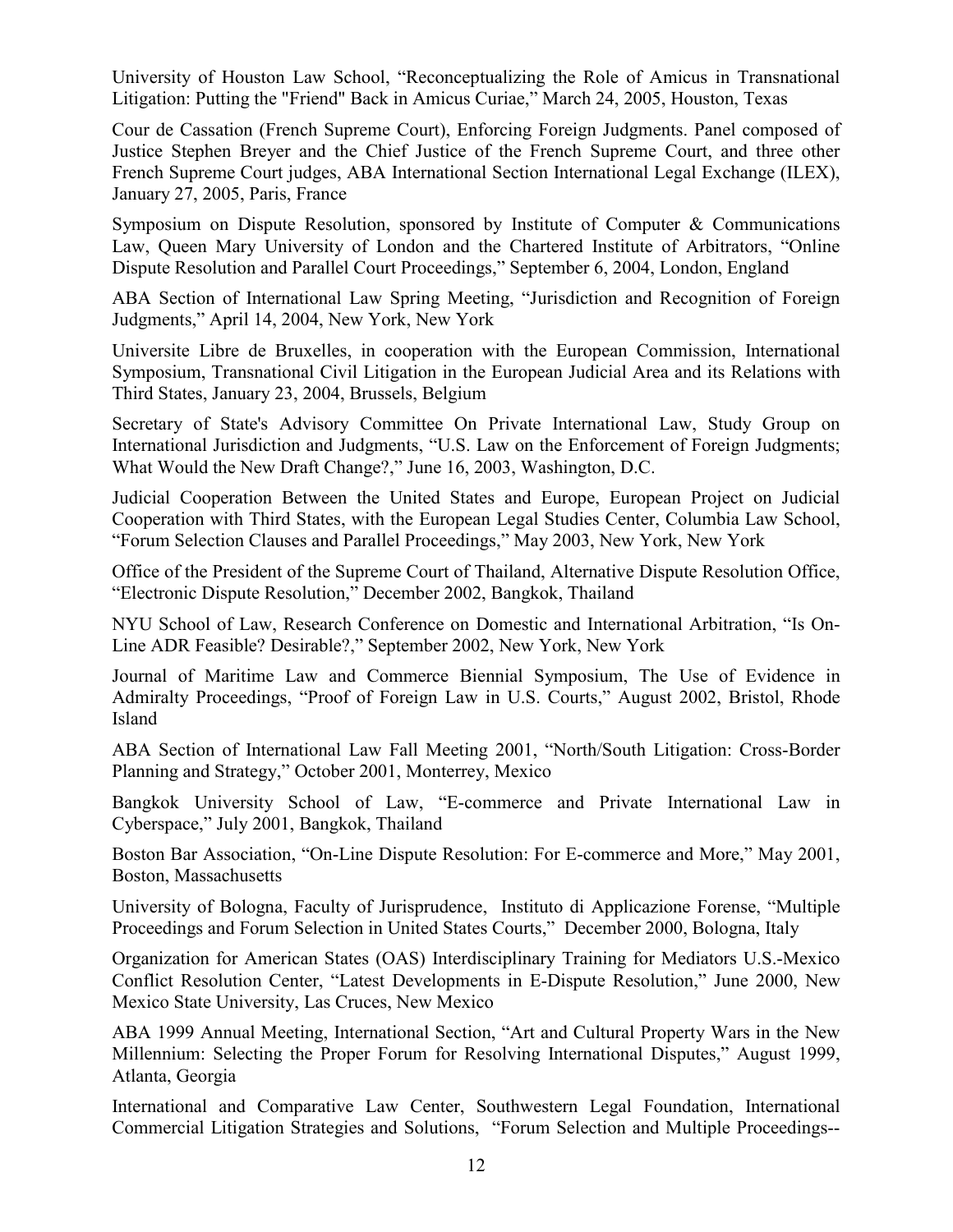Here, There, and Everywhere," June 1999, Dallas, Texas

ABA 1998 Annual Meeting, International Section, "The Proposed Hague Convention on Jurisdiction and Enforcement of Foreign Judgments," August 1998, Toronto, Canada

Bernese Bar Association, "Personal Jurisdiction and Forum Selection Agreements," June 1998, Bern, Switzerland

Bernese Bar Association, "Service of Process/Discovery of Evidence Abroad," June 1998, Bern, Switzerland

Bernese Bar Association, "Parallel Proceedings, Antisuit Injunctions, and Forum non Conveniens," June 1998, Bern, Switzerland

Bernese Bar Association, "Complex Litigation: Class Actions and Beyond," June 1998, Bern, Switzerland

ABA 1997 International Section Spring Meeting, "Annual Review of Developments in International Law," Washington, D.C.

California Western School of Law, "Parallel Proceedings in International Litigation," March 1997, San Diego, California

ABA International Section Fall Meeting, "Managing Dispute Costs in the Global Marketplace," October 1996, Minneapolis, Minnesota

Center for International Legal Studies, "Litigating Licensing and Competition Law Disputes in the US," October 1996, Salzburg, Austria

BARBRI lectures on Rhode Island Civil Practice, July 1996

Rhode Island Trial Lawyers Association, Seminar on the New Rules of Civil Procedure, September 1995, Providence, Rhode Island

Rhode Island State Bar Association Annual Meeting, presentation along with Robert Kent on the amended Rhode Island Superior Court Rules, June 1995

ABA International Section Fall Meeting, "Managing Parallel Litigation and Arbitration Proceedings in Multinational Disputes," November 1994, Mexico City

Rhode Island State Bar Association Annual Meeting, presentation along with Robert Kent on the proposed amendments to Rhode Island Superior Court Rules, June 1994

Federal Bar Association (R.I.), "Recent Changes to the Federal Rules," February 1994

## **EDUCATION**

• **Southern Methodist University School of Law**, Dallas, Texas

J.D. cum laude, May 1981 Order of the Coif, Southern Methodist University School of Law Ranked 3rd in class of 173 Editor, Southwestern Law Journal, 1979, 1980-81 Johnson, Bromberg, Leeds & Riggs Award in Corporate and Financial Law

- **University of Connecticut School of Law**, attended 1979-80 Ranked 4th in class
- **Yale College**, New Haven, Connecticut. B.A. cum laude, May 1974